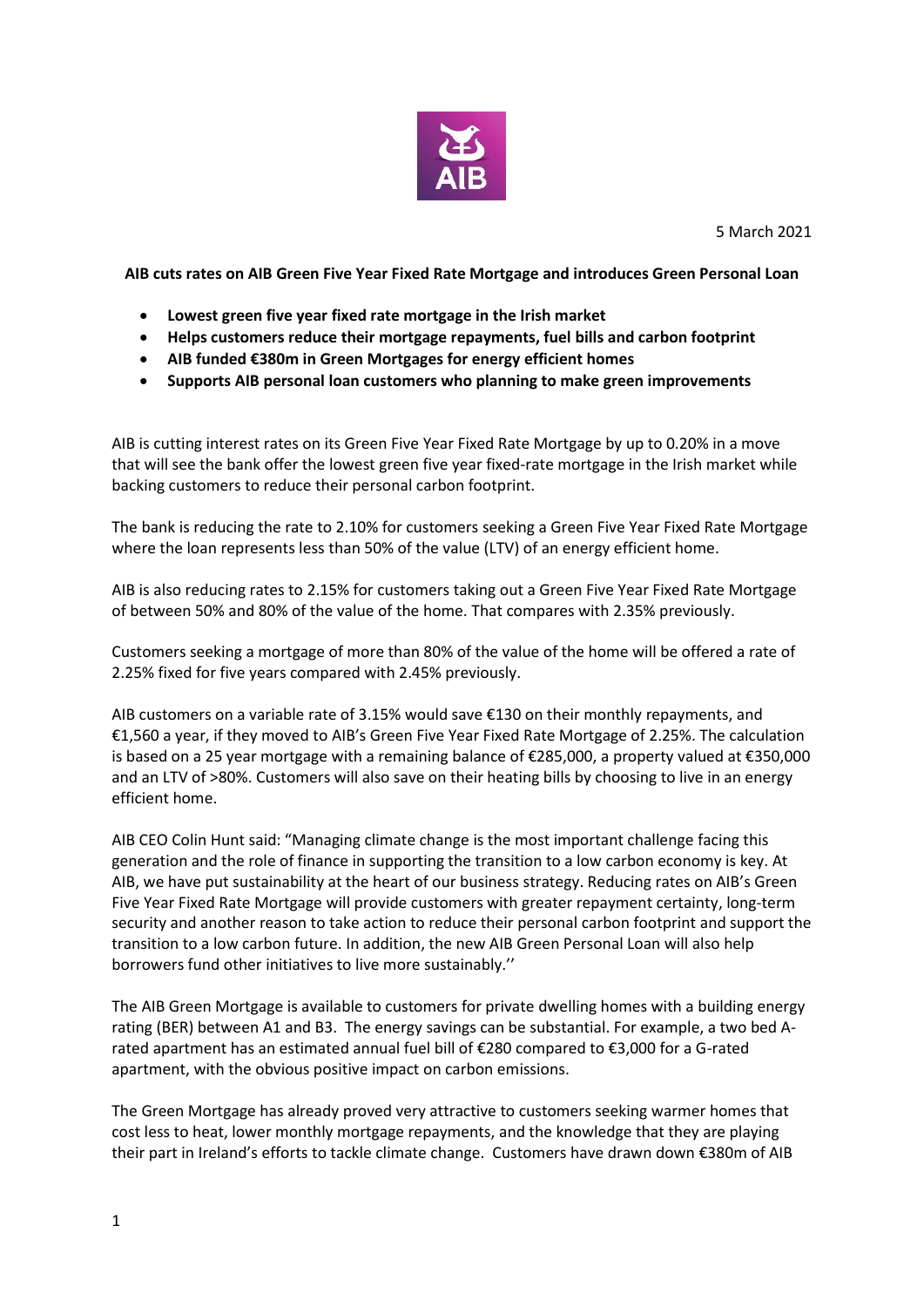Green Mortgages since the product was launched in autumn 2019 including €335m drawn down in 2020. This equates to 14% of AIB Group drawdowns in 2020.

In line with our commitment to ensuring a climate resilient business model, AIB is determined to provide customers with products and services that address environmental challenges as we seek to play our part in helping the Irish Government and the European Union to meet their carbon reduction targets.

Recognising that about 10 per cent of Ireland's carbon emissions come from homes, AIB is actively encouraging customers by offering them discounted Green Mortgages to buy more energy efficient homes. AIB estimates that the Green Mortgages sold so far will have the potential to reduce CO2 emissions by c. 212,592 tonnes over 30 years. The emissions savings are equivalent to powering five wind turbines for 30 years.

AIB has also introduced a Green Personal Loan with a variable rate of 6.25% (6.4% APR) for our mobile banking customers who want to live more sustainably by making green renovations on their home or buying an electric/plug-in hybrid vehicle. Customers can take out a Green Personal Loan for up to five years for amounts from €3,000 to €30,000. Based on AIB's €20,000 Standard Five Year Personal Loan, this new green rate would represent a saving of c. €1,352.40 over a five year period.

## **Notes to Editors:**

 $\blacksquare$ 

| Loan to<br>Value (LTV) |                | <b>AIB Green 5 Year Fixed Mortgage Rates</b> |                   |  |
|------------------------|----------------|----------------------------------------------|-------------------|--|
|                        | <b>Current</b> | <b>New</b>                                   | <b>Adjustment</b> |  |
| $<=50%$                | 2.25%          | 2.10%                                        | $-0.15%$          |  |
| >50%<=80%              | 2.35%          | 2.15%                                        | $-0.20%$          |  |
| $>80\%$                | 2.45%          | 2.25%                                        | $-0.20%$          |  |

1. Summary of Mortgage Rate Changes

- 2. Rates are for owner occupier, primary dwelling home mortgage customers buying energy efficient homes with a building energy rating (BER) between A1 and B3.
- 3. Revised fixed rates come into effect from today for all new customers and existing variable rate customers who wish to opt for AIB's Green Five Year Fixed Rate Mortgage. If an existing customer is already on a fixed rate and wants to avail of the new rates an early repayment charge may apply.
- 4. The changes included in this announcement apply to AIB customers in the Republic of Ireland only.
- 5. In line with its sustainability strategy, AIB has over the last two years:
	- o Announced a €5bn climate action fund to support customers' transition to a low carbon economy
	- o Raised €1 billion in first green bond issuance by Irish bank
	- o Announced AIB's ambition for green lending to account for 70 per cent of new customer lending by 2030